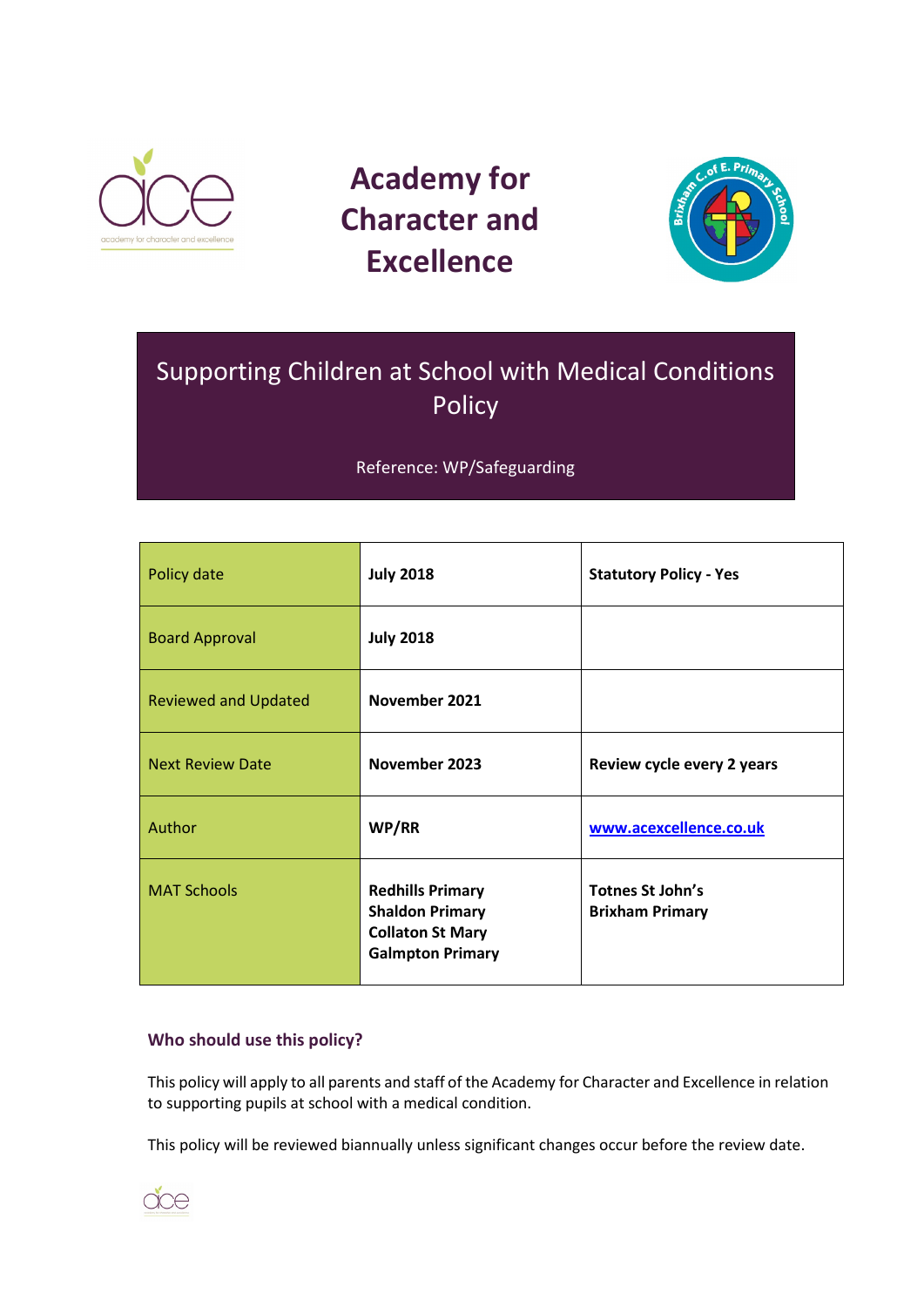#### *John 10:10*

#### *I have come that they may have life, and have it to the full.*

Our school's approach to this policy follows that of the Church of England Education Office in that it seeks to be faith-sensitive and inclusive. It is underpinned by Our Vision of *'Life in all its fullness*' and ensures that all of school life incorporates the values of the Christian Faith. These values are central to all that we do and determine how we will implement all policies and procedures. We want to ensure that through our gateways of citizenship, leadership, expression, exploration and flourishing, all pupils and adults are shown how to be compassionate, passionate, honest, inspiring and responsible individuals. By starting with our vision, we aim to ensure that all members of our school community understand our expectations, our practise and the ways in which we will implement this Policy.

# **Contents**

| 1. |  |
|----|--|
| 2. |  |
| 3. |  |
| 4. |  |
| 5. |  |
| 6. |  |
| 7. |  |
| 8. |  |
| 9. |  |
|    |  |
|    |  |

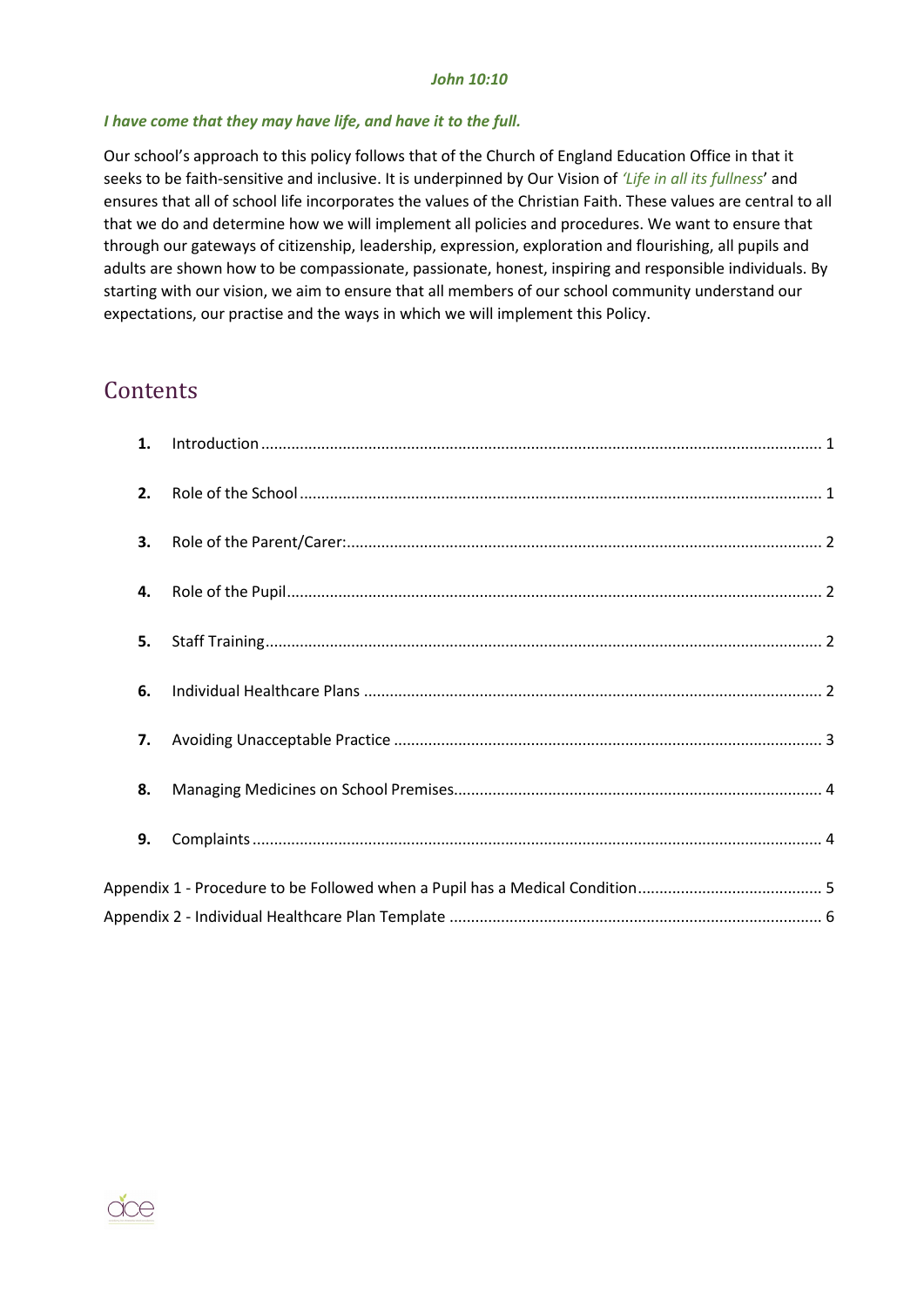# <span id="page-2-0"></span>**1.** Introduction

1.1. Parents of children with medical conditions are often concerned that their child's health will deteriorate when they attend school. This is because pupils with long-term and complex medical conditions may require ongoing support, medicines or care while at school to help them manage their condition and keep them safe and well. Others may require monitoring and interventions in emergency circumstances. It is also the case that children's health needs may change over time, in ways that cannot always be predicted, sometimes resulting in extended absences. In these cases, the school would contact the Educational Welfare officer for further advice and support.

<https://new.devon.gov.uk/educationandfamilies/school-information/school-attendance>

- 1.2. In addition to the educational impacts, there are social and emotional implications associated with medical conditions. Children may be self-conscious about their condition, develop emotional disorders such as anxiety or depression around their medical condition. In particular, long-term absences due to health problems affect children's educational attainment, impact on their ability to integrate with their peers and affect their general wellbeing and emotional health. In these cases, the school would make contact with other professionals who will support with mental health needs.
- 1.3. The aim of this policy is to ensure that all children with medical conditions, in terms of both physical and mental health, are properly supported in school so that they can play a full and active role in school life, remain healthy and achieve their academic potential. It is important to the Trust that parents feel confident that our schools will provide effective support for their child's medical condition and that pupils feel safe.
- 1.4. For children with SEND, this guidance should be read in conjunction with the School's Special Educational Needs and Disability (SEND) policy. [https://www.gov.uk/definition-of](https://www.gov.uk/definition-of-disability-under-equality-act-2010)[disability-under-equality-act-2010](https://www.gov.uk/definition-of-disability-under-equality-act-2010) [https://new.devon.gov.uk/educationandfamilies/special-educational-needs-and-disability](https://new.devon.gov.uk/educationandfamilies/special-educational-needs-and-disability-send-local-offer)[send-local-offer](https://new.devon.gov.uk/educationandfamilies/special-educational-needs-and-disability-send-local-offer)

#### <span id="page-2-1"></span>**2.** Role of the School

- 2.1. The school will ensure that arrangements are in place to support pupils with medical conditions, so that they can endeavour to access and enjoy the same opportunities at school as any other child.
- 2.2. The arrangements will focus on the needs of each individual child and how their medical condition impacts on their school life and will ensure:
	- a. sufficient staff are suitably trained;
	- b. all relevant staff are made aware of the child's condition;
	- c. cover arrangements are sufficient in case of staff absence or staff turnover to ensure someone is always available;
	- d. briefing for supply teachers are in place;
	- e. risk assessments for school visits, holidays, and other school activities outside the normal timetable will be in place; and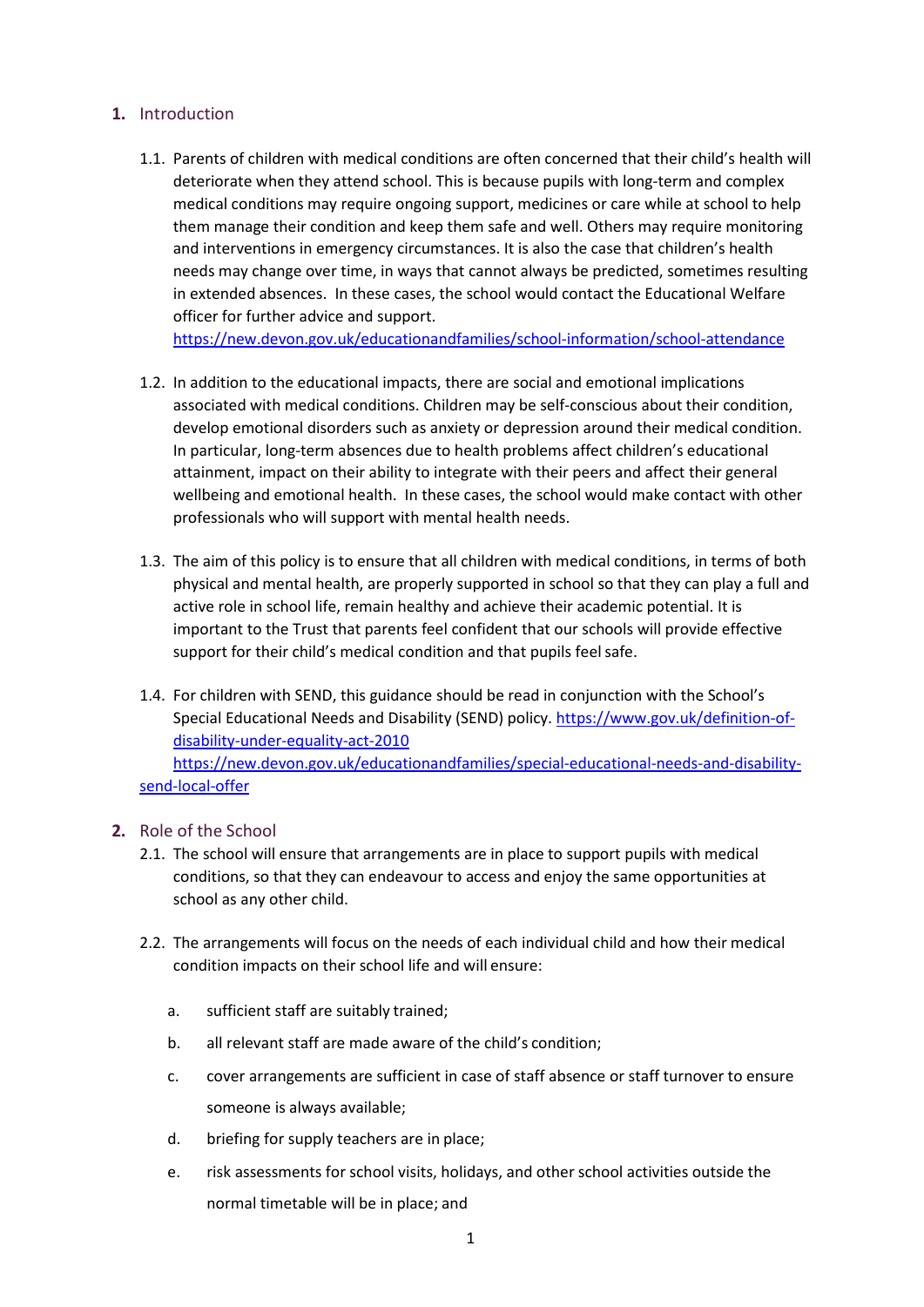f. individual healthcare plans will be in place and reviewed.

# <span id="page-3-0"></span>**3.** Role of the Parent/Carer:

Parents are required to provide the school with sufficient and up-to-date information about their child's medical needs. They may in some cases be the first to notify the school that their child has a medical condition. Parents are key partners and will be involved in the development and review of their child's individual healthcare plan, and will be involved in its drafting. They should carry out any action they have agreed to as part of its implementation, e.g. provide medicines and equipment and ensure they or another nominated adult are contactable at all times.

# <span id="page-3-1"></span>**4.** Role of the Pupil

Pupils with medical conditions will often be best placed to provide information about how their condition affects them. The pupil will be fully involved in discussions about their medical support needs and contribute as much as possible to the development of, and comply with, their individual healthcare plan and to also ensure their personal dignity remains in place.

# <span id="page-3-2"></span>**5.** Staff Training

- 5.1. Staff will receive regular and ongoing training as part of their development. Staff who have specific responsibilities of supporting pupils with medical conditions will receive the appropriate and relevant training.
- 5.2. No member of staff will be able to administer prescription medicines or undertake any healthcare procedures without discussing this with the parent in the first instance, and also undergo training where necessary.
- 5.3. A record of all medical training will be held on the Medical Training file or on a central on line file.

# <span id="page-3-3"></span>**6.** Individual Healthcare Plans

- 6.1. The aim of an Individual Healthcare Plan (IHCP) is to capture the steps which a school should take to help the child manage their medical condition and overcome any potential barriers to getting the most from their education and how they might work with other statutory services.
- 6.2. The process that is followed is captured in a flowchart in Appendix 1.
- 6.3. When the school is notified of a medical condition if required an IHCP will be completed, which can help to ensure that schools effectively support pupils with medical conditions. (Appendix2).
- 6.4. IHCP provide clarity about what needs to be done, when and by whom. They will often be essential, such as in cases where conditions fluctuate or where there is a high risk that emergency intervention will be needed, and are likely to be helpful in the majority of other cases, especially where medical conditions are long-term and complex. However, not all children will require one.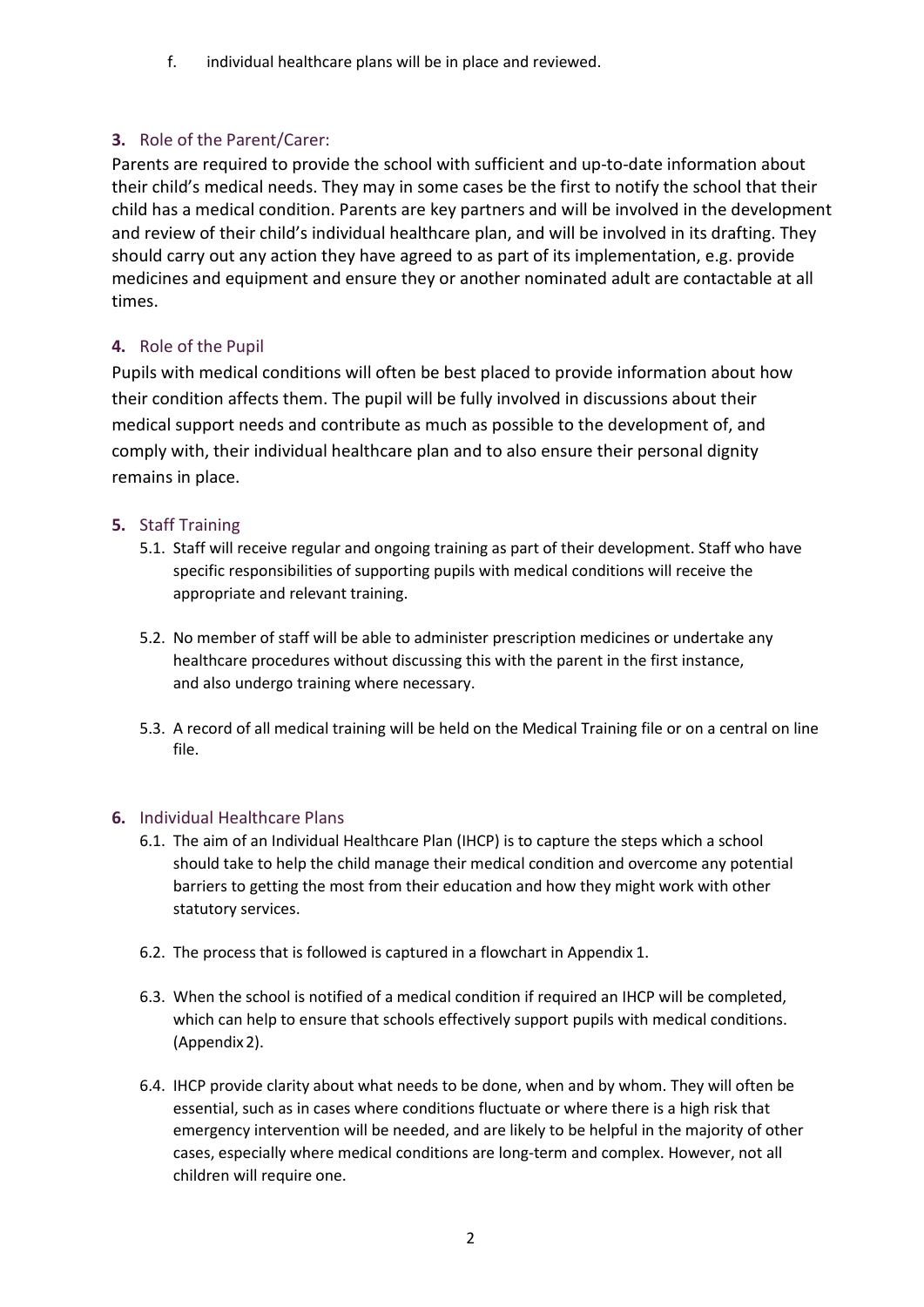- 6.5. The school, healthcare professional and parent will agree, based on evidence, when a healthcare plan would be inappropriate or disproportionate. If consensus cannot be reached, the senior healthcare professional will make the final decision.
- 6.6. The healthcare plan will be easily accessible to all who need to refer to them, while preserving confidentiality. The plans will capture the key information and actions that are required to support the child effectively. The level of detail within plans will depend on the complexity of the child's condition and the degree of support needed. Where a child has SEND need but does not have a EHC plan, their special educational needs will be mentioned in their individual healthcare plan.
- 6.7. The Individual healthcare plans (and their review) will be initiated, in consultation with the parent, by a member of school staff or a healthcare professional involved in providing care to the child. Plans will be drawn up in partnership between the school, parents, and a relevant healthcare professional, e.g. school nurse, specialist or children's community nurse or paediatrician, who can best advise on the particular needs of the child. Pupils will also be involved whenever appropriate.
- 6.8. Where the child has an identified SEND need or EHC plan, the individual healthcare plan will be linked to or become part of the EHCplan.
- 6.9. Where a child is returning to school following a period of hospital education or alternative provision (including home tuition), schools will work with the local authority and education provider to ensure that the individual healthcare plan identifies the support the child will need to reintegrate effectively.

#### <span id="page-4-0"></span>**7.** Avoiding Unacceptable Practice

- 7.1. School staff will use their discretion and judge each case on its merits with reference to the child's individual healthcare plan, however, the Trust agrees that it is not generally acceptable practice to:
	- a. prevent children from easily accessing their inhalers and administering when and where necessary;
	- b. assume that every child with the same condition requires the same treatment;
	- c. ignore the views of the child or their parents; or ignore medical evidence or opinion (although this may be challenged);
	- d. Children with SEND and with medical conditions are at home more frequently for reasons associated with their medical condition or prevent them from staying for normal school activities, including lunch, unless this is specified in their individual healthcare plans;
	- e. if the child becomes ill, send them to the school office or medical room unaccompanied or with someone unsuitable;
	- f. penalise children for their attendance record if their absences are related to their medical condition, e.g. hospital appointments;
	- g. prevent pupils from drinking, eating or taking toilet or other breaks whenever they need to in order to manage their medical condition effectively;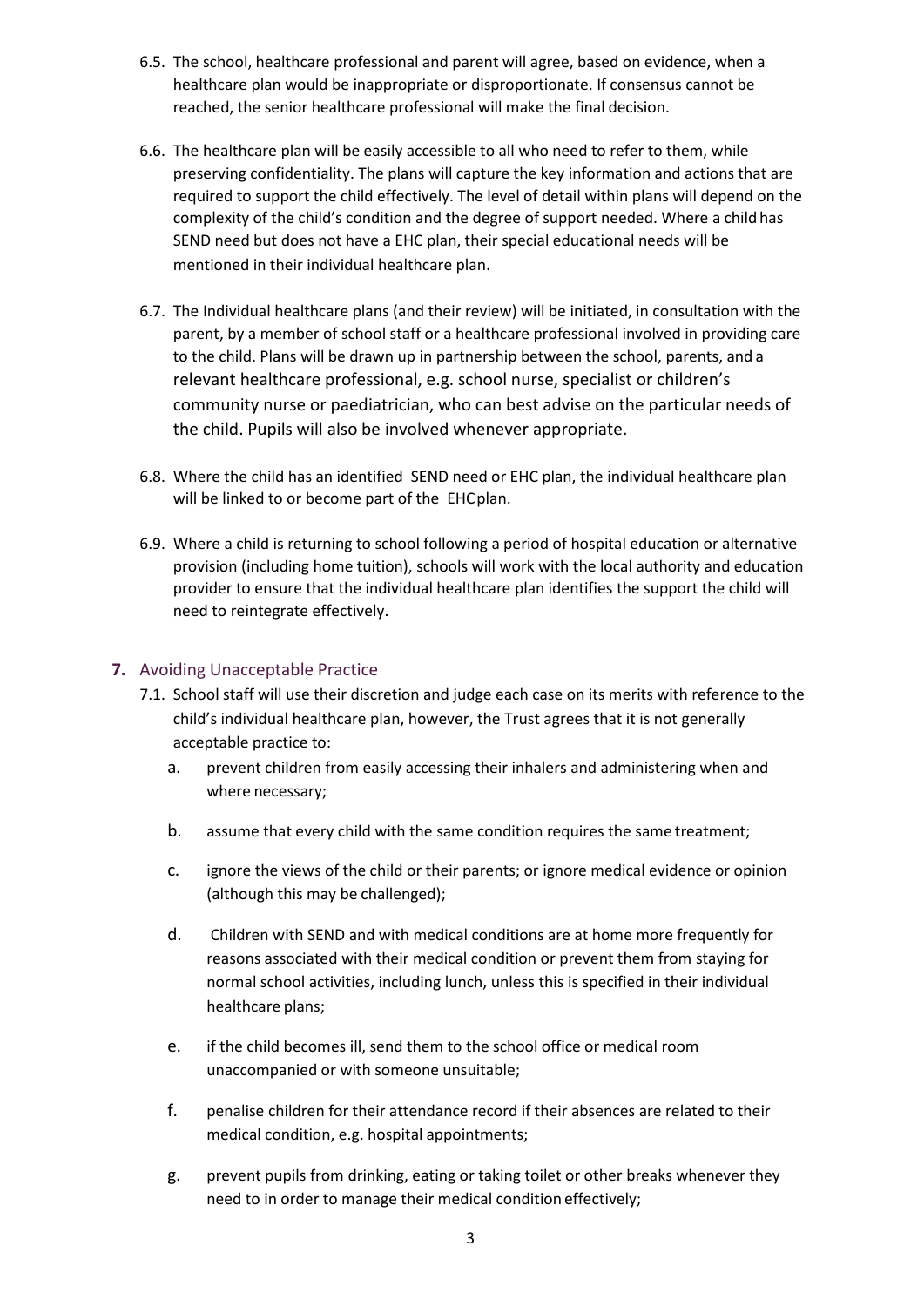- h. require parents, or otherwise make them feel obliged, to attend school to administer medication or provide medical support to their child, including with toileting issues. No parent should have to give up working because the school is unable to supporttheir child's medical needs; or
- i. prevent children from participating, or create unnecessary barriers to children participating in any aspect of school life, including school trips.
- j. Administer, or ask pupils to administer, medicine in school toilets.

#### <span id="page-5-0"></span>**8.** Managing Medicines on School Premises

Refer to the Medication Policy for further information

#### <span id="page-5-1"></span>**9.** Complaints

9.1. Should parents or pupils be dissatisfied with the support provided they should discuss their concerns directly with the school. If for whatever reason this does not resolve the issue, they may make a formal complaint via the school's complaints procedure.

Making a formal complaint to the Department for Education should only occur if it comes within scope of section 496/497 of the Education Act 1996 and after other attempts at resolution have been exhausted.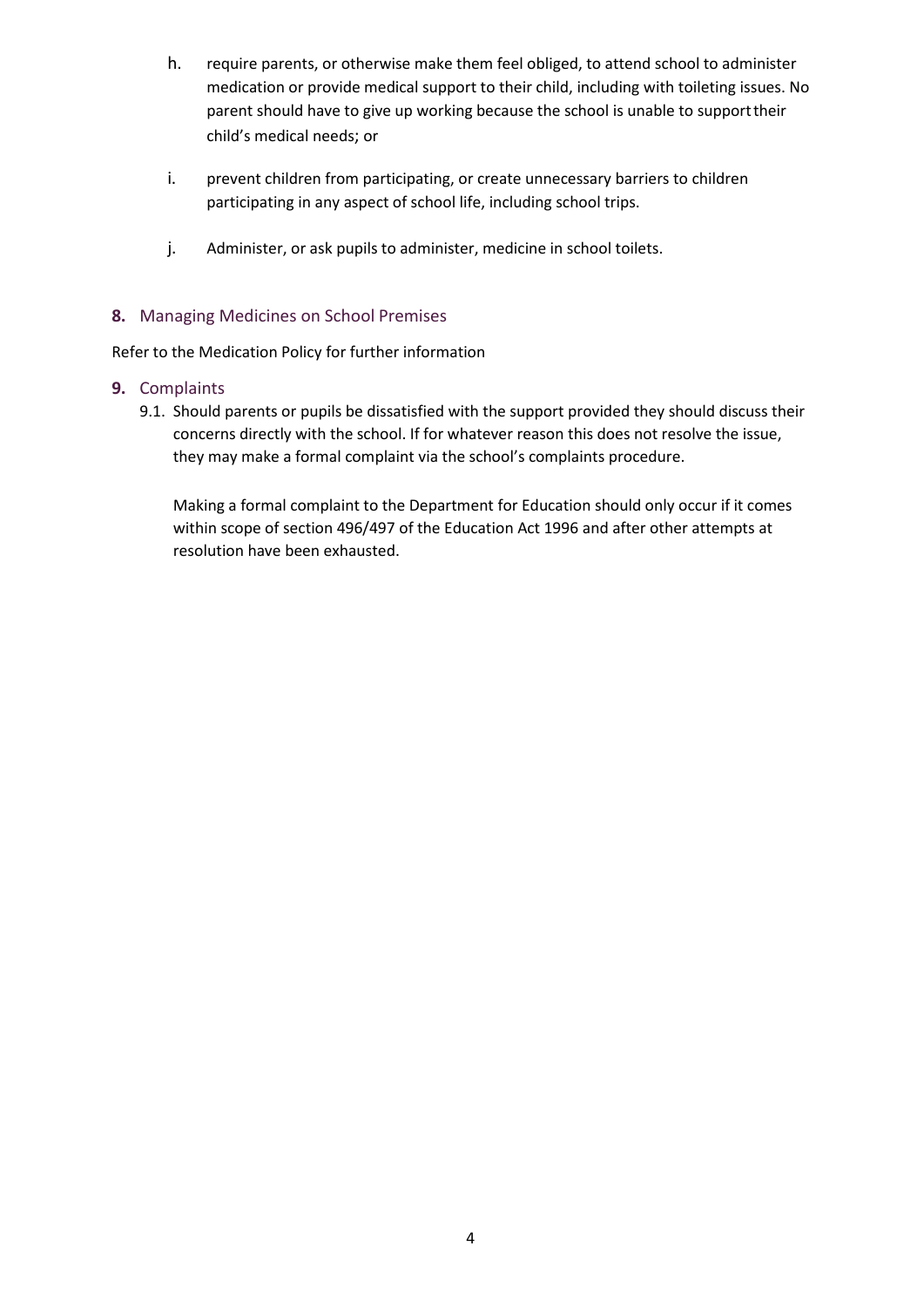<span id="page-6-0"></span>

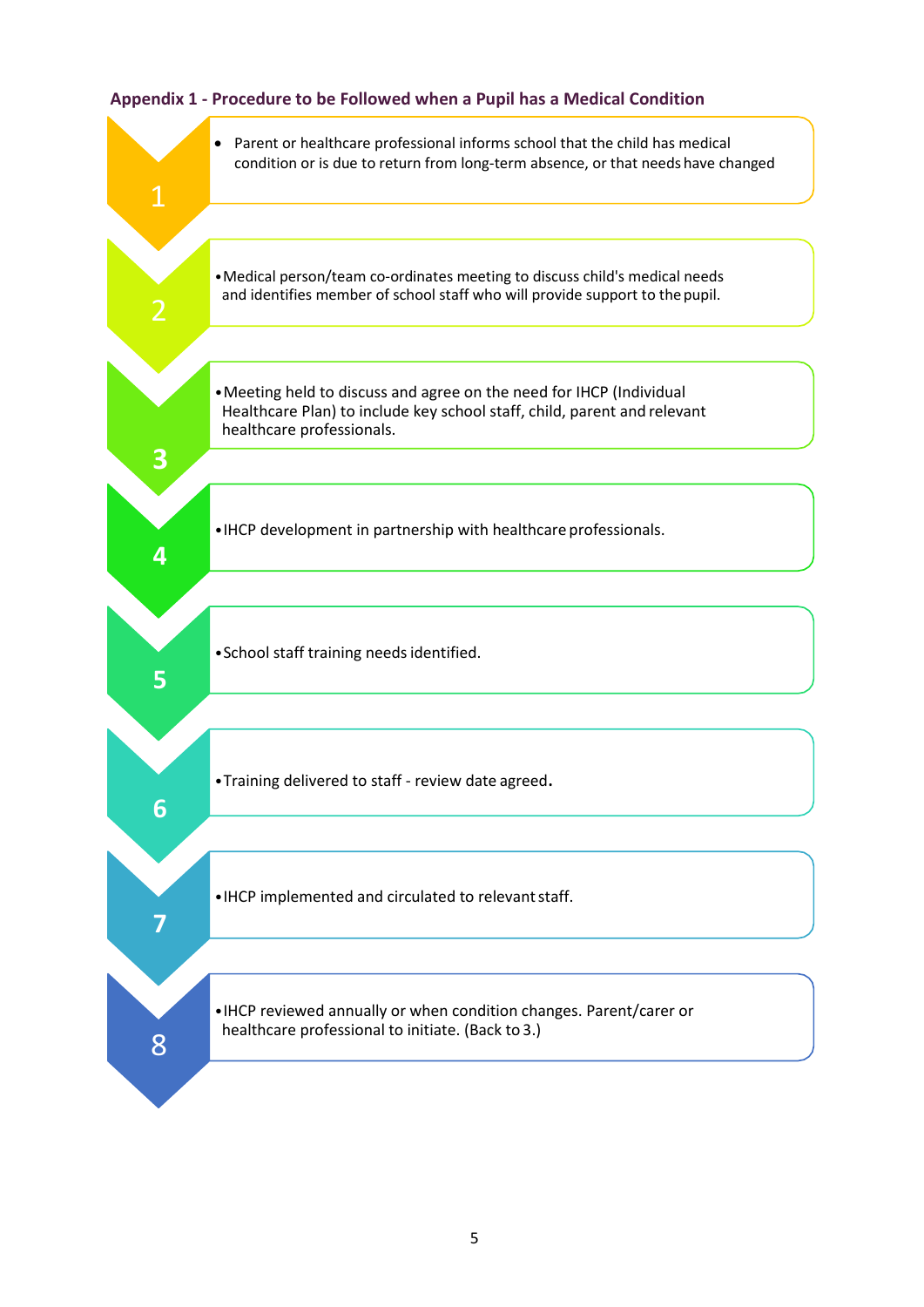# <span id="page-7-0"></span>**Appendix 2 - Individual Healthcare Plan Template**



 **Photo**

| Childs Name   |  |
|---------------|--|
| Class         |  |
| Date of Birth |  |
| Address       |  |
|               |  |
|               |  |
|               |  |
|               |  |

| Medical Diagnosis or condition    |  |
|-----------------------------------|--|
| Date                              |  |
| <b>Review Date</b>                |  |
| <b>Family Contact Information</b> |  |
| Name                              |  |
| Contact number Work               |  |
| Home                              |  |
| Mobile                            |  |
| Relationship to child             |  |
|                                   |  |
| Clinic/Hospital Contact           |  |
| Name                              |  |
| Phone                             |  |
|                                   |  |
| G.P. Details                      |  |
| Name of Doctors Surgery           |  |
| G.P. Name                         |  |
| Phone                             |  |

# Who is responsible for providing support in School?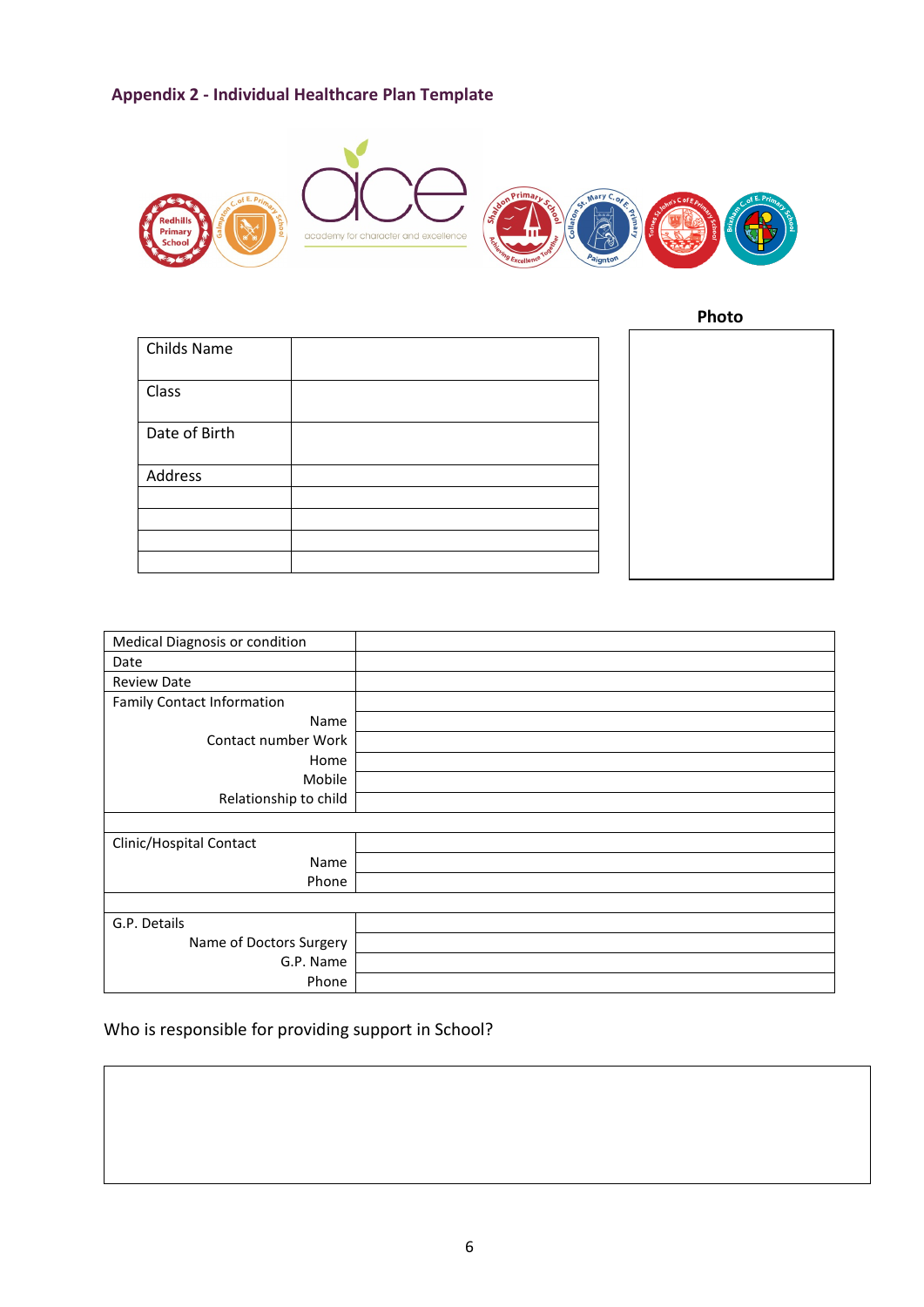Describe medical needs and give details of child's symptoms, triggers, signs, treatments, facilities, equipment or devices, environmental issues etc.

Name of medication, dose, method of administration, when to be taken, side effects, contra- indications, administered by/self-administered with/without supervision.

Daily care requirements (if any)

Specific support for the pupil's educational, social and emotional needs (if relevant)

Arrangements for school visits/trips etc.

Other information

Describe what constitutes an emergency, and the action to take if this occurs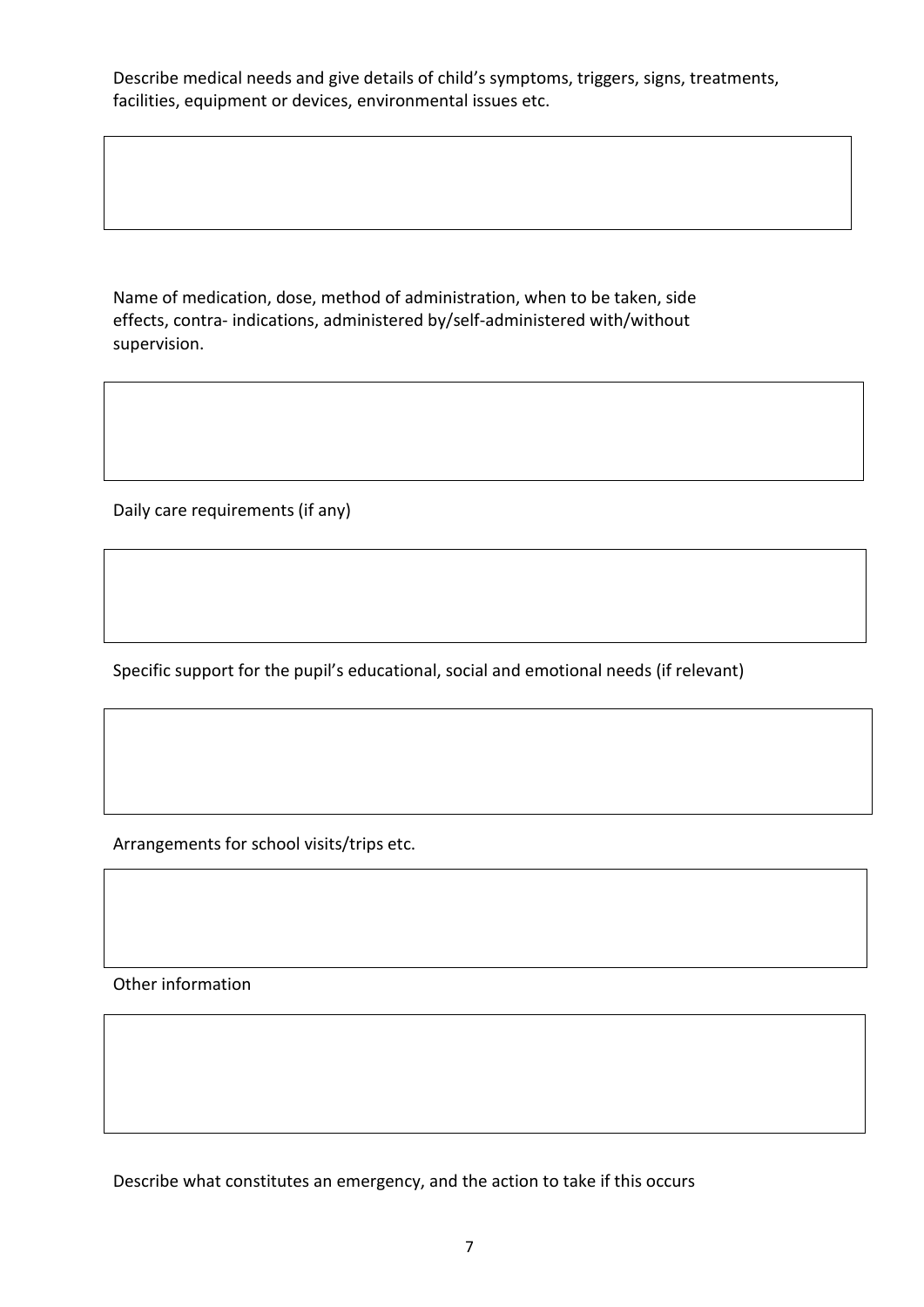Who is responsible in an emergency *(state if different for off-site activities)*

Plan developed with (medical person/team/parents)

Staff training needed/undertaken – who, what, when

Form copied to (teacher/allocated staff/parent or carer/medical team or person)

Signed…………………………………………….. Print Name……………………………………………………

Dated………………………………………………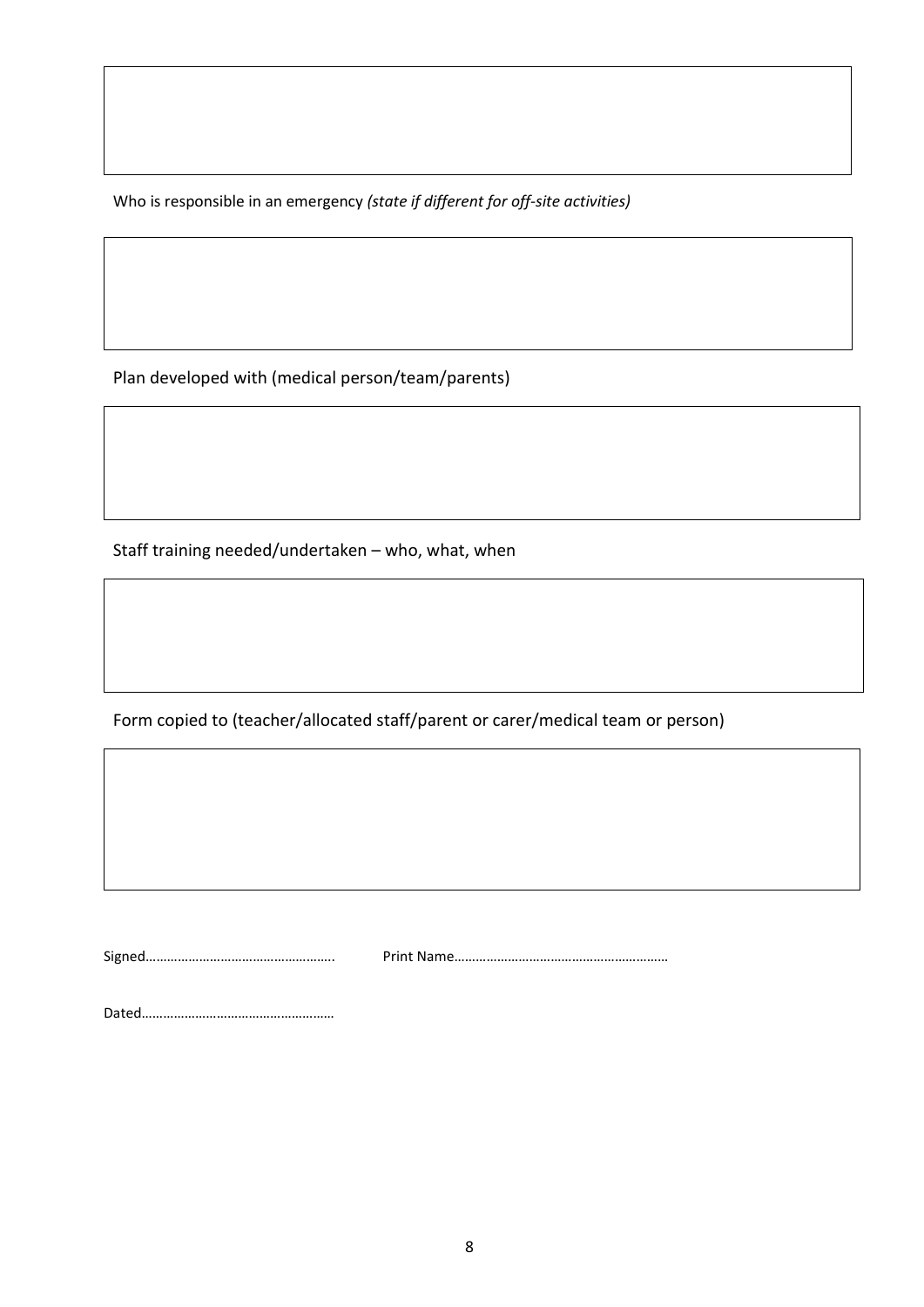Individual Healthcare Plan Template letter to parents – please remove from the policy before sending out

#### **[Please put on your school letterhead]**

Date:

Dear Parent

#### **DEVELOPING AN INDIVIDUAL HEALTHCARE PLAN FOR YOUR CHILD**

Thank you for informing us of your child's medical condition. I enclose a copy of the school's policy for supporting pupils at school with medical conditions for your information.

A central requirement of the policy is for an individual healthcare plan to be prepared, setting out what support your child may need and how this will be provided. Individual healthcare plans are developed in partnership between the school, parents, pupils, and the relevant healthcare professional who can advise on your child's health. The aim is to ensure that we know how to support your child effectively and to provide clarity about what needs to be done, when and by whom. Although individual healthcare plans are likely to be helpful in the majority of cases, it is possible that not all children will require one. We will need to make judgements about how your child's medical condition impacts on their ability to participate fully in school life, and the level of detail within plans will depend on the complexity of their condition and the degree of support needed.

A meeting to start the process of developing your child's individual health care plan has been scheduled for xx/xx/xx. I hope that this is convenient for you and would be grateful if you could confirm whether you are able to attend. The meeting will involve [the following people]. Please let us know if you would like us to invite another medical practitioner, healthcare professional or specialist and provide any other evidence you would like us to consider at the meeting as soon as possible.

If you are unable to attend, it would be helpful if you could complete the attached individual healthcare plan template and return it, together with any relevant evidence, for consideration at the meeting. I [or another member of staff involved in plan development or pupil support] would be happy for you contact me [them] by email [email address] or to speak by phone [phone number] if this would be helpful.

Yours sincerely

**Headteacher**